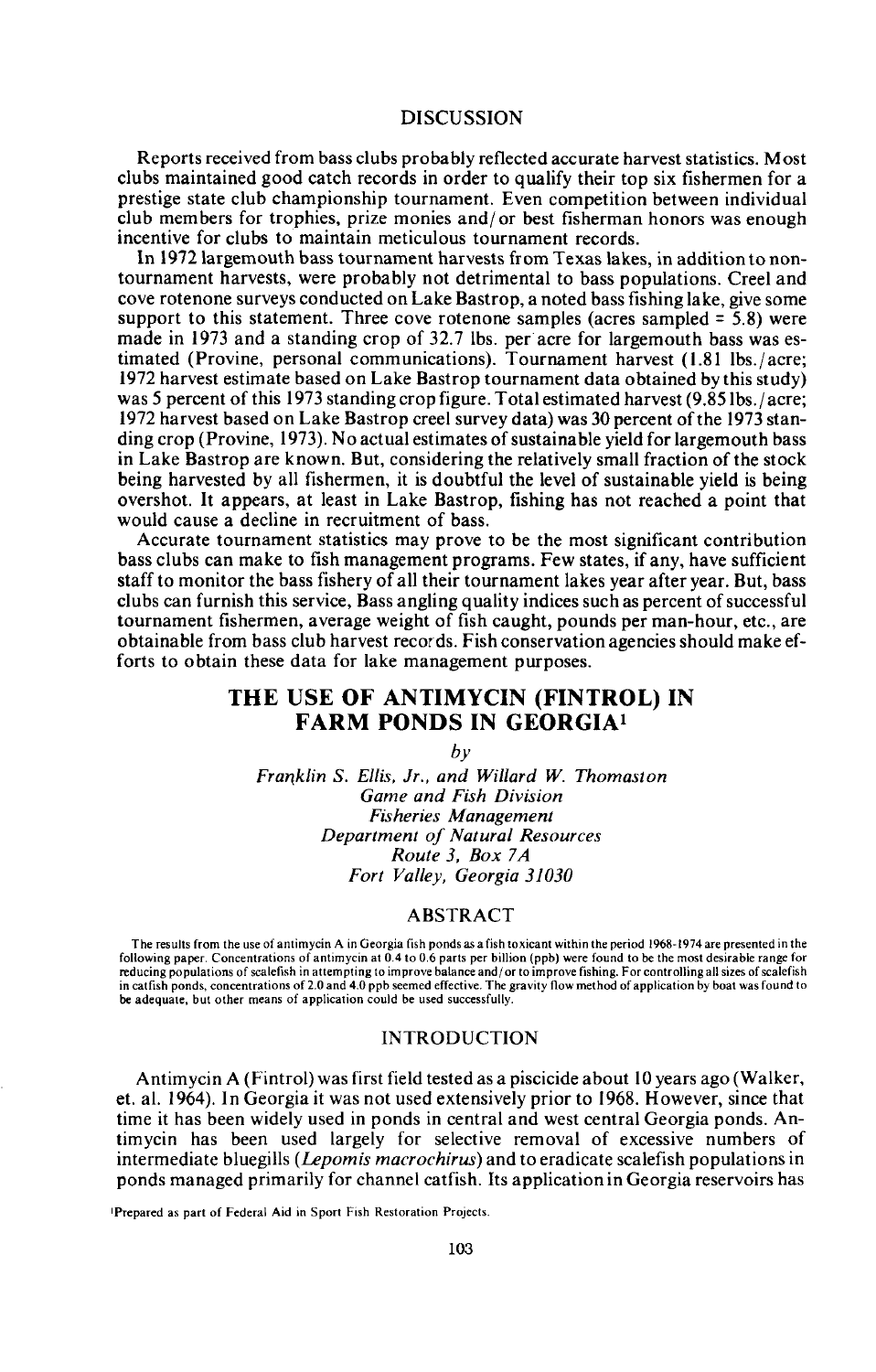been only moderately explored, but seems promising. Today, there are in excess of 60,000 ponds in Georgia. This represents a significant freshwater fishery for both commercial and sport interests.

Thomaston (1962) reported that unbalanced fish populations caused by overabundance of intermediate size bluegills were a major problem in Georgia ponds. Hooper and Crance (1960) reported that the sport fish harvest was 30 percent less by weight in unbalanced populations than in balanced populations. They also speculated that fishing success probably would have decreased further if the unbalanced condition had been allowed to persist. Today unbalanced ponds in Georgia caused by overcrowding intermediate bluegills and competitive species are still a problem. However, it has been found in the last few years that the percentage of balanced ponds in the Central region of the state has increased.

In the past, the best procedure for correcting unbalanced fish populations was to eliminate the entire population and restock. This is undesirable because the pond is out of production for about 18 months (Swingle, 1949, 1951, 1952). A much better alternate method involves a partial removal of the fish population with or without additional stocking. Swingle, Prather, and Lawrence (1953) and Hooper and Crance (1960) were successful in using rotenone to remove substantial portions of overcrowded bluegill populations in Alabama ponds. These investigators along with Bennett (1962), Thomaston (1965), and Byrd and Crance (1965) introduced methods for partial poisoning with rotenone overcrowded sunfish populations to improve balance.

Rotenone has been used successfully in removing intermediate bluegill populations and restoring balance. It was, and probably still is, the best all around fish toxicant for complete removal of fish populations. However, it has distinct disadvantages as a piscicide. Burress (1971) pointed out that the use of rotenone, although effective in thinning forage fish populations, is circumscribed by weather and water conditions and at times undesirably large numbers of catchable size bass, crappie *(Pomoxis spp.),* sunfishes, and channel catfish *(lctalurus punctatus)* have been killed. It is generally accepted that antimycin is a significantly improved tool for selective eradication of certain species and sizes of fishes. Burress and Luhning (1969) commented that it offered some distinct advantages over rotenone: its considerably greater selectivity among species and size groups of fishes, its lack of repellency, and its greater adaptability to use under a wide range of environmental conditions. Schnick (1974) in the review of antimycin work pointed out that antimycin is not only effective as a general and selective piscicide in total, partial, or spot treatments; but particularly effective in selectively removing scalefish from catfish ponds.

Infestations of scalefish in ponds that are stocked and managed primarily for the production of channel catfish for sport and commercial purposes has been a concern in Georgia. Avault (1968) pointed out that scalefish in channel catfish ponds compete with catfish for food, space, and oxygen, and may introduce parasites. Avault (1968), Avault and Radonski (1968), and Burress and Luhning (1969) have determined antiymcin to be successful in eliminating catfish ponds of scalefish without killing catfish. Berger (1966) reported laboratory tests in which channel catfish were not killed until the concentration of antimycin was increased to 20 ppb, whereas concentrations well below this level are effective for eliminating species of scalefish ordinarily stocked in ponds.

Fisheries personnel of the Game and Fish Division of the Georgia Department of Natural Resources provide technical assistance to pond owners when requested in checking their ponds on general management problems and makes recommendations on corrective measures. State fisheries biologists often assist in the actual treatment of ponds with antimycin for corrective action. Though antimycin has been tested for field use by researchers, it is desirable to know the effectiveness of this chemical in routine management. This paper describes our experiences on the use of antimycin for various pond situations.

Appreciation is expressed to the various work unit personnel of the Soil Conservation Service (SCS) and Wildlife Rangers of this Department for their as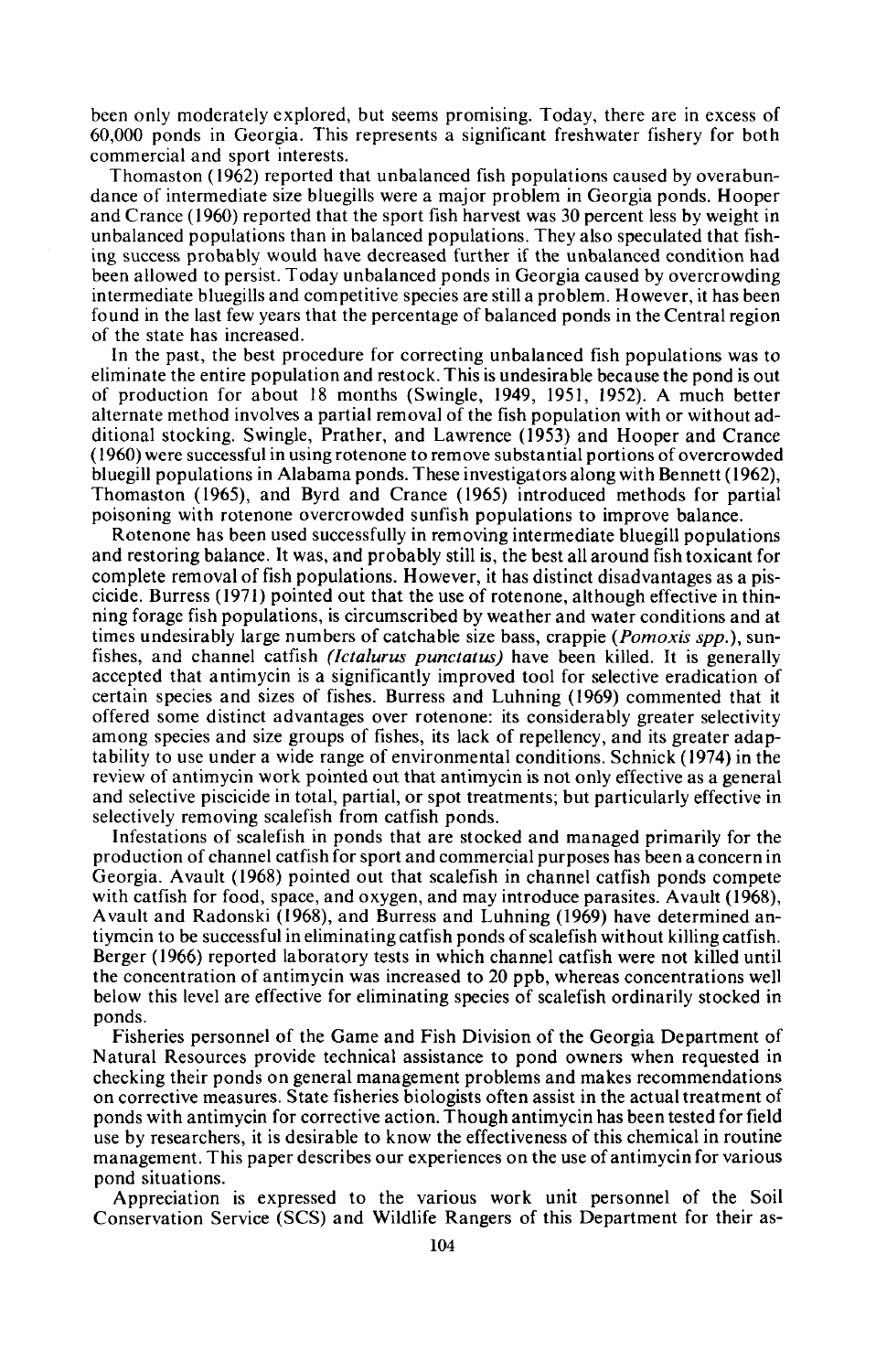sistance in providing some of the ponds used in this study and pertinent information needed prior to treating these ponds.

We are indebted to Mr. Ralph Burress for his critical review of the manuscript and his many helpful suggestions.

## MATERIALS AND METHODS

The ponds used in this study contained unbalance populations or undesirably high populations of unwanted species of fishes. From 1968 through 1973, 84 antimycin treatments were made in 54 ponds. Evaluations of these treatments were made through July, 1974. The ranges of physical and chemical parameters encountered in various ponds at the time of treatment were as follows: surface area, 0.5 to 23.0 acres; volume, 1.4 to 98.9 acre-feet; surface temperature, *48°* to *84°* F; pH, 6.3 to 9.3; and total hardness, 7 to 62 ppm.

Fintrol Concentrate, a liquid preparation containing 10 percent active ingredient, was used in 78 treatments, whereas Fintrol-5, a formulation of antimycin and sand containing I percent active ingredient, was used in 6 treatments. The concentrations of antimycin used ranged from 0.1 to 10.0 ppb.

The Fintrol Concentrate was prepared by combining the diluent (acetone) and the antimycin (20 percent). In most instances the two solutions were poured into a 5-gallon metal gasoline can and mixed thoroughly before the can was filled with pond water. This mixture was then applied to the pond by pouring it over the side of the boat as it was propelled over the pond by a 9.5 horsepower outboard motor or an electric motor. The stock solution was either applied uniformly over the entire surface area ofthe pond or uniformly over the upper end of the pond only.

In other instances, the stock solution was prepared by mixing the solution of acetone and antimycin in a 5-gallon plastic bucket, which was then filled with pond water. Most treatments were applied over the entire surface area or in the upper end only by means of an automatic boat bailer. However, a few applications were made from the banks of the ponds by broadcasting the stock solution with a dipper at different points around the pond. A special pump which was operated from a single point on the pond margin, was used to apply antimycin to two ponds.

An attempt was made to evaluate both the immediate and the long-term results of treatments. Fish response may be slow in cold weather, hence, immediate results were evaluated by visual observations or by seining for periods of I to 21 days after treatment. The long-term results were evaluated over a period ranging from several months to several years. Evaluations were made by seining to determine population balance (Swingle 1956), by seining or visual observations at feeding time to determine the presence or absence of scalefish in catfish ponds, and by discussions with pond owners concerning post-treatment fishing success. The results of treatment were designated as poor, fair, or good.

The results of these antimycin treatments are expressed by summarizing the data including observations made for all of the treatments to five categories oftarget fish (See Table I) and by showing case studies in representative ponds (See Table 2).

The first major category of target fish (Group A) includes species of scalefish that were encountered during attempts to restore balance and improve fishing by partial and/or selective removal. Included in this group are intermediate bluegills and mixed species.<sup>2</sup> The second major category (Group B) includes species of scalefish present in ponds managed for channel catfish in which total removal was the goal. Within this group are bluegills, golden shiners and miscellaneous species. <sup>3</sup>

<sup>2</sup>lncludes one or combinations of the following species: golden shiners *(Noremigonus cryso/eucas).* crappie, intermediate bluegills and gizzard shad *(Dorosoma cepedianurn)* and threadfin shad *(Dorosoma prelenense).*

<sup>3</sup>Includes one or combinations of the following species: bluegill and largemouth bass *(Micropterussalmoides),* redear *(Lepomis microlophus),* redbreast *(Lepomis* aurilus). green sunfish *(Lepomis cyanelJus),* warrnouth *(Chaenobrytlus guJosus),* golden shiners and fathead minnows (Pimephales promelas).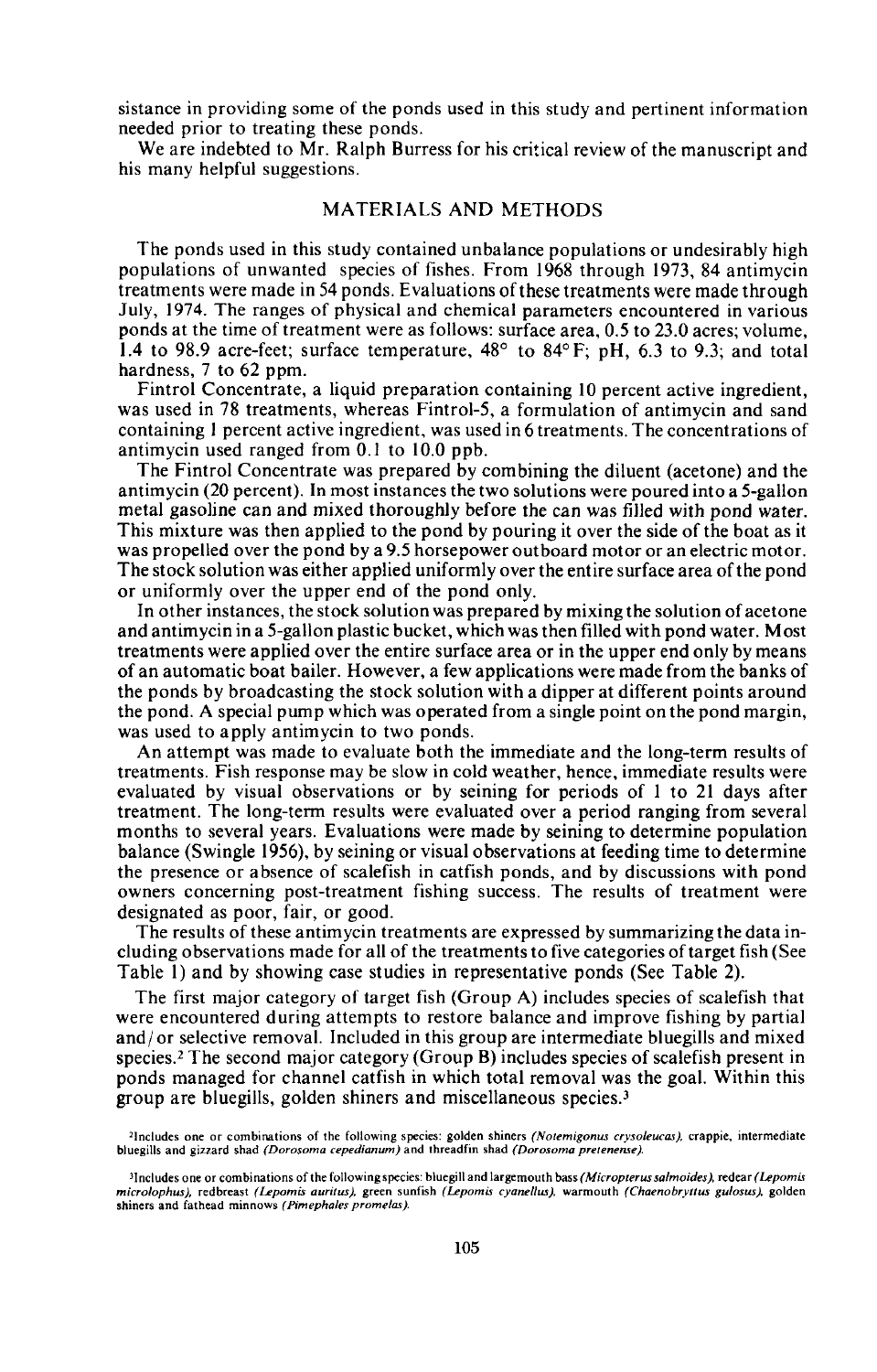## **RESULTS**

## Group A

## *Intermediate bluegills*

Good results were recorded out of a total of 34 treatments on II occasions (32%). These successful treatments were noted at a pH range<sup>4</sup> of  $6.3$ -7.9, concentration range of 0.5-1.5 ppb and temperature range of  $54\text{-}82\degree$  F. Poor results were recorded in most instances where the pH was  $8.5$  or higher at the time of applications. Generally, even when the pH was not high, the results were poor or fair at concentrations below 0.4 ppb. The 0.5-ppb concentration was successful on three occasions.

#### *Mixed species*

Out of five total treatments, there were four treatments (80%) considered good and only one considered fair. The pH range4was 6.7-7.5 and the temperature range varied from 56-70° F. Concentrations of 0.2 and 0.3 ppb successfully controlled gizzard and threadfin shad. Fishing significantly improved following a partial removal of golden shiners, crappie and intermediate bluegills with 0.4 and 0.5-ppb treatments.

#### Group B

## *Bluegills*

Almost all (15) of the 16 treatments made in this category were fair (68%) or good  $(25\%)$ . In most instances, the pH<sup>4</sup> was 7.0 or less. The 4.0 ppb concentration was applied most often and was successful in controlling all sizes. However, the 2.0-ppb level was also successful in doing the same. Concentrations of 0.5 and 0.6 ppb were not as effective for removing adult species as the above concentrations.

## *Golden Shiners*

In nine attempts to eliminate golden shiners, four treatments (44%) were recorded as good in this endeavor. Of these four successful treatments, three came as the result of using a 2.0-ppb concentration and the other with a O.4-ppb concentration. The successful pH<sup>4</sup> and temperature ranges were 6.5-7.0 and  $57\overline{.72^\circ F}$ . Poor results were recorded when treatments of 0.4,0.6, and 4.0 ppb concentrations were made in ponds where the pH was 9.0 either immediately prior to the application or apparently rose significantly higher during the day.

### *Miscellaneous species*

Attempts (14) in this category were recorded good success 64% of the time. The successful pH<sup>4</sup> and temperature ranges were 6.5-7.3 and  $48-80^{\circ}$  F. Again, the 2.0 ppb and 4.0 ppb concentrations seemed to be effective. High pH levels in part were again seemingly responsible for some of the poor to fair results. On one occasion, a I.O-ppb treatment effectively removed redbreast.

The following ponds are representative of the types of fish populations and related problems found in central and west central Georgia. The various methods and techniques concerning the application of antimycin during this study are represented by these ponds. The results of treatments in the fOllowing 10 ponds are fairly representative of the overall results obtained during this study:5

#### *Bluebird*

This 5-acre pond that was originally stocked with largemouth bass *(Micropterus salmoides)* and bream6 was found to be overcrowded with intermediate bluegills dur-

"The pH immediately prior to application; however, pH was not thought to have risen to 8.5 or higher during the day.

"The pH immediately prior to application; however, pH was not thought to have risen to 8.5 or higher during the day.

"The pH immediately prior to app\ication~ however, pH was not thought to have risen to 8.5 or higher during the day.

5All treatments represented in the following 10 ponds were made with Fintrol Concentrate only.

6AII bass-bream ponds in this tudy were stocked during the fall or winter with 1,000 bream per acre (80 percent bluegillsand 20 percent redear *(Lepomis microlophus)* and the following spring with 100 largemouth bass per acre. Channel catfish were stocked at 100 per acre during the fall or winter.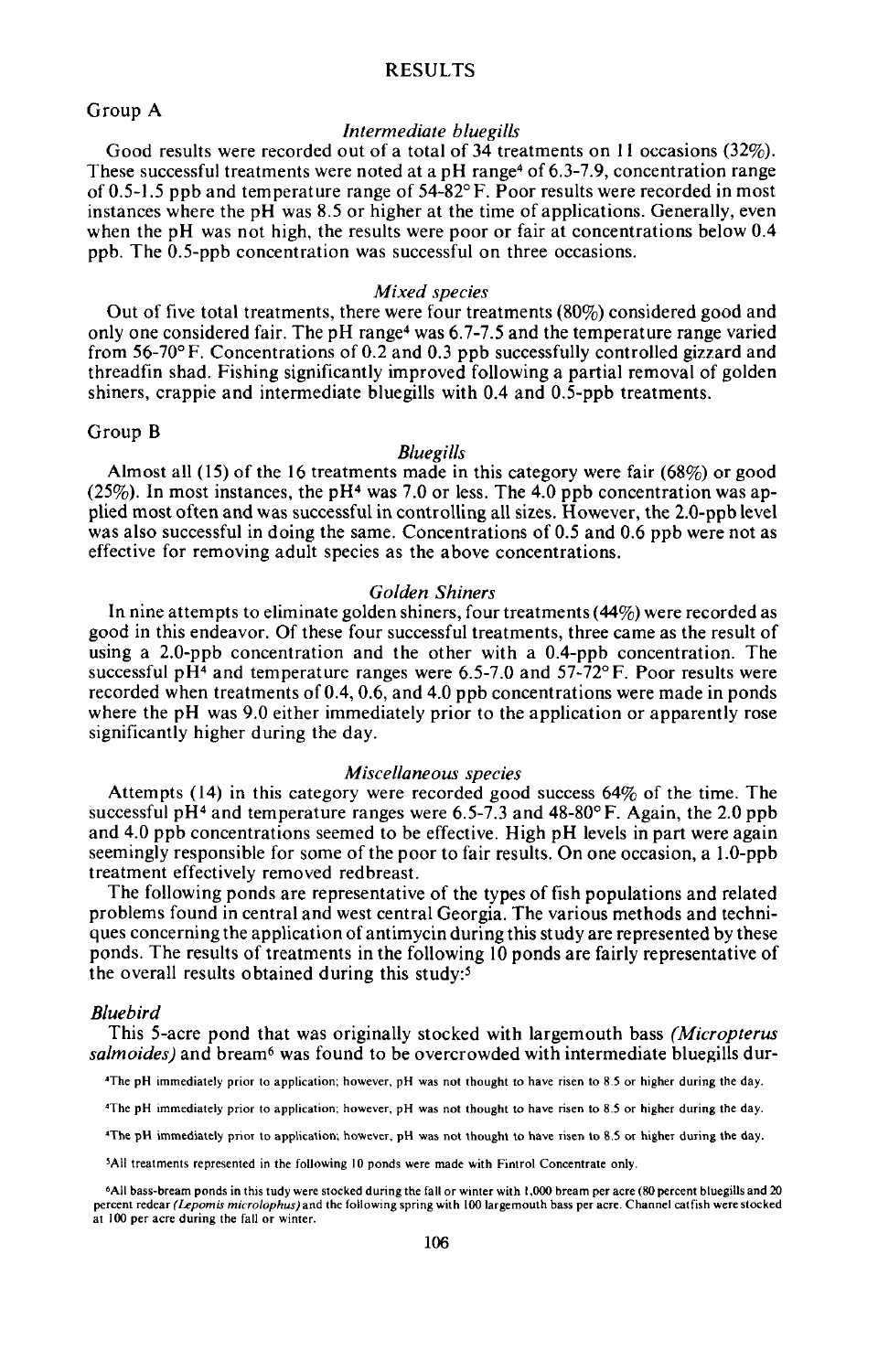ing the summer of 1969. During the fall of 1969, a treatment of 0.6 ppb antimycin was applied by gravity flow uniformly over the entire pond to selectively reduce the intermediate bluegill population. The immediate results were an apparent over kill including bass up to 5 pounds. This was partially attributed to a constant pH of 7.0 recorded during the 24-hour period immediately after application. Potassium permanganate at 1.0 ppm then was applied and apparently stopped the kill. The following year, the pond was found to be in balance with satisfactory bass reproduction and good bluegill reproduction. The pond was seined during the summer of 1974 and found to be in good balance.

#### *Jarrell*

This 4.5-acre pond contained largemouth bass, bream and channel catfish, ans was found to be overcrowded with intermediate bluegills with no bass reproduction during the summer of 1970. In August, a O.5-ppb treatment was applied by gravity flow uniformly over the pond. The immediate results were apparently good with no dead bass being observed. In the spring of 1971, a temporary balance was indicated by the presence of excessive numbers of sub-intermediate and intermediate bluegills. There was little bluegill reproduction and very few fingerling bass. The immediate results of a retreatment (applied as above) of 0.4 ppb during October, 1971, apparently was poor despite the existence of a favorable pH condition.

However, seining during 1973 showed evidence of a balanced population, and during 1974 balance was found to be good.

## *Buffington*

The upper end only of this 3-acre pond was treated with 0.32-ppb antimycin to remove intermediate bluegills. The pH at the time of application was 6.8, and it remained constant throughout the day. Although a good kill in intermediate (3" predominantly) bluegills was observed the following few days, seining during the summer of 1974 revealed an excessive intermediate bluegill population. Because neither bass nor bluegill reproduction had occurred, bass fingerlings were stocked at 100 per acre in an attempt to restore balance. However, it is possible that more bluegills will need to be removed.

## *H. T. Sullivan*

In 1971, this 20-acre pond was found to be heavily crowded with large golden shiners *(Notemigonus crysoleucas).* Since no bass reproduction and little bluegill reproduction was found, a Q.5-ppb antimycin treatment was applied uniformly over the pond in January, 1972. At the time of application, the water temperature was *55°* F. and the pH was 6.5. A good kill of about 75 pounds per acre of shiners occurred over a period of 17 days. No bass and only a few bluegills were killed. During the spring of 1973, there was a tremendous bass and bluegill spawn, and fishing improved considerably for all species. During 1974, there was another good hatch of bass and bluegill, and at this time, fishing was even better than it was during 1973. Some shiners were left, but there were so few that they were not caught in the seine.

## *Sample Brown*

Brown's pond of approximately 23 acres was formed by constructing a dam on a stream that contained several species of fish other than those recommended for use in ponds. The pond contained black crappie *(Pomoxis nigromaculatus),* bowfin *(Amia* calva), golden shiners, and other sunfishes in addition to largemouth bass and bluegills. Bass fishing, which was excellent for a number of years, was now only fair, and fishing for all other species was poor. During May of 1972, an application of 0.5 ppb antimycin was made over the upper end (approximately half the total acreage) of the pond. A fair kill (about 20 pounds per acre) consisting primarily of crappie and bluegill was observed during the following 2 days. Two largemouth bass weighing approximately I pound each were killed and one 6-inch bass was observed in distress. Very few shiners were killed. Fishing during 1972 and 1973 was reported to have been very good for bass with unusual catches of large bass. Bluegill and crappie fishing also improved during this time.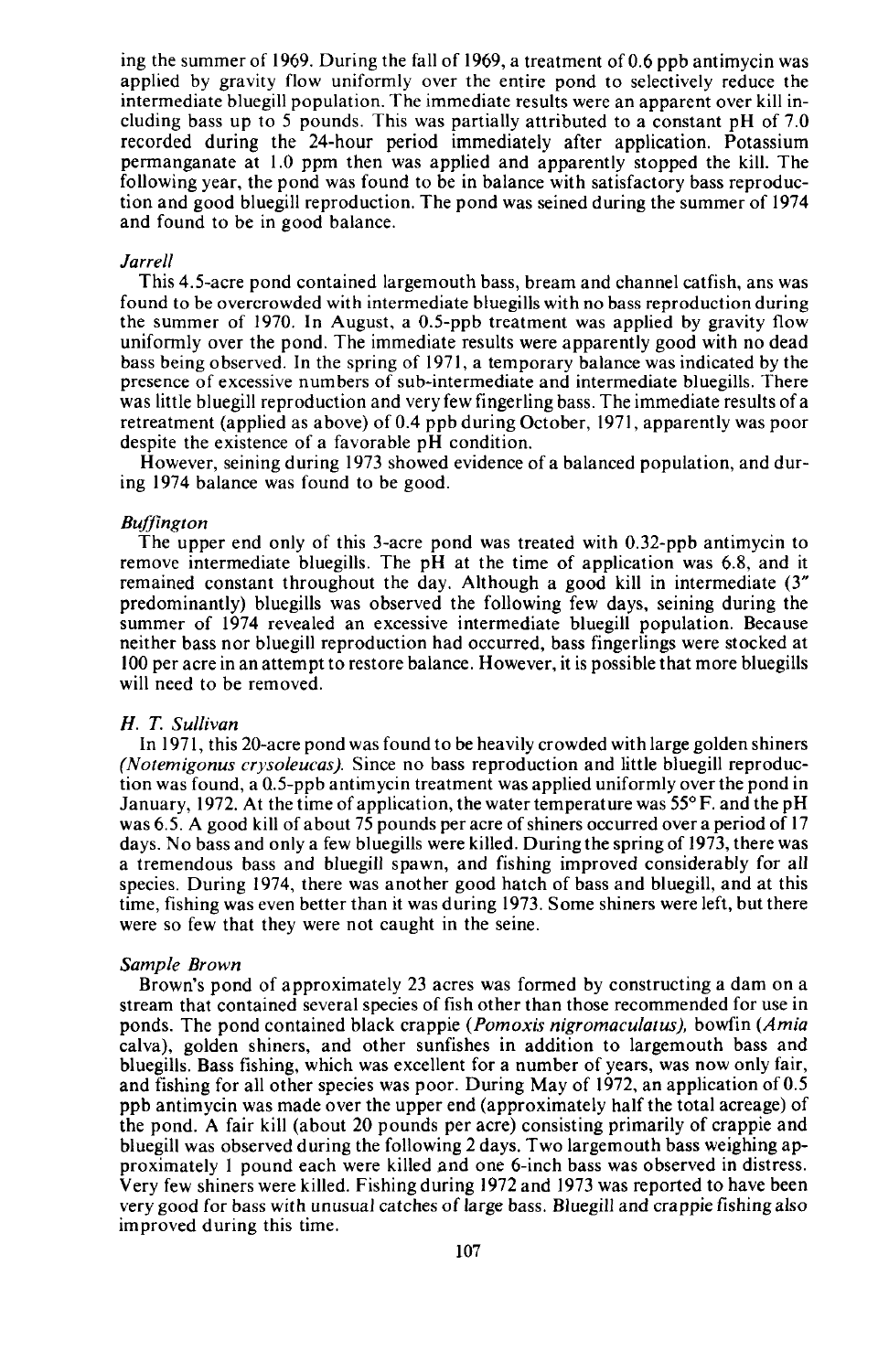## *Webb*

During April, 1970,2.0 ppb of antimycin was applied by gravity flow over this I-acre channel catfish pond for removal of fathead minnows *(Pimephales promelas).* The results appeared good, but later more fatheads were found in the pond. The pond was retreated with 4.0 ppb and no fatheads were found when the pond was drained. No dead or distressed catfish were observed following either application of antimycin.

## J. *W. Truenell*

This pond of 1.6 acres was stocked with channel catfish and became infested with bluegills. The intent was to remove the bluegills without killing any channel catfish. During September, 1969, 4.0 ppb of antimycin was applied by gravity flow over the pond. Immediate observation indicated that most all the bluegills were killed and that no catfish were killed.

## *Young*

This 0.91-acre pond was stocked with approximately 500 channel catfish, but an attempt to remove golden shiners, green sunfish *(Leposis cyanellus),* warmouth *(Chaenobryttus gulosus).* largemouth bass, and eastern chain pickerel *(£Sox niger)* was unsuccessful. During May, 1972, two antimycin treatments were applied by gravity flow over the upper end of the pond. The first treatment (0.6 ppb) was made when a heavy phytoplankton bloom was evident and the pH was 9.0. No kill was observed during the next few days. About 2 weeks later the bloom was reduced with a herbicide, and the second treatment (0.4 ppb) was made. The following total weights of fish were recovered (Ibs.): golden shiner, 65.3; green sunfish, 22.0; warmouth, 3.0; two largemouth bass, 3.0; and one 3-inch pickerel. During September, 1972, a third treatment of 1.0 ppb was applied to the pond. Again the fish were picked up and weighed by species: golden shiner, 5.2; green sunfish, 3.2; and warmouth, 2.7. The following week the pond was partially drained and renovated with rotenone. One IO-inch shiner, 19 percent and 83 percent (by weight) of the total populations of green sunfish and warmouth respectively, had survived the antimycin treatments. About 92 percent by weight of the shiners ranging from 3 to 9 inches in length were killed by the O.4-ppb treatment, thus, the shiners were the least tolerant and the warmouth the most tolerant to the antimycin treatments.

#### *Bell*

Bell's channel catfish pond (2.94) acres) was treated with 2.0 ppb of antimycin to remove scalefish. In this case the chemical was prepared as usual, but was applied from the bank at five different areas around the pond. The pH was 6.8 at the time of application and remained constant throughout the day. Immediate results indicated that about 92 pounds per acre of bluegills (primarily) and redear sunfish were killed. Also, one IS-inch largemouth bass and a few tadpoles *(Rana* sp.) were killed. Seine hauls during the following December failed to take any scalefish. The pond was seined during the summers of 1973 and 1974 and no scalefish were found. During these checks relatively abundant populations of aquatic insects were found.

#### *Strickland*

This 1.5-acre channel catfish pond was treated with 4.0 ppb of antimycin in an attempt to remove bluegills. It was applied by means of an automatic boat bailer from a 5-gallon plastic bucket filled with pond water and Fintrol Concentrate. Observations during the following few days indicated a good kill of bluegills and no dead catfish. During the following October the pond was seined, but no scalefish were found. However, channel catfish fingerlings were found during this time.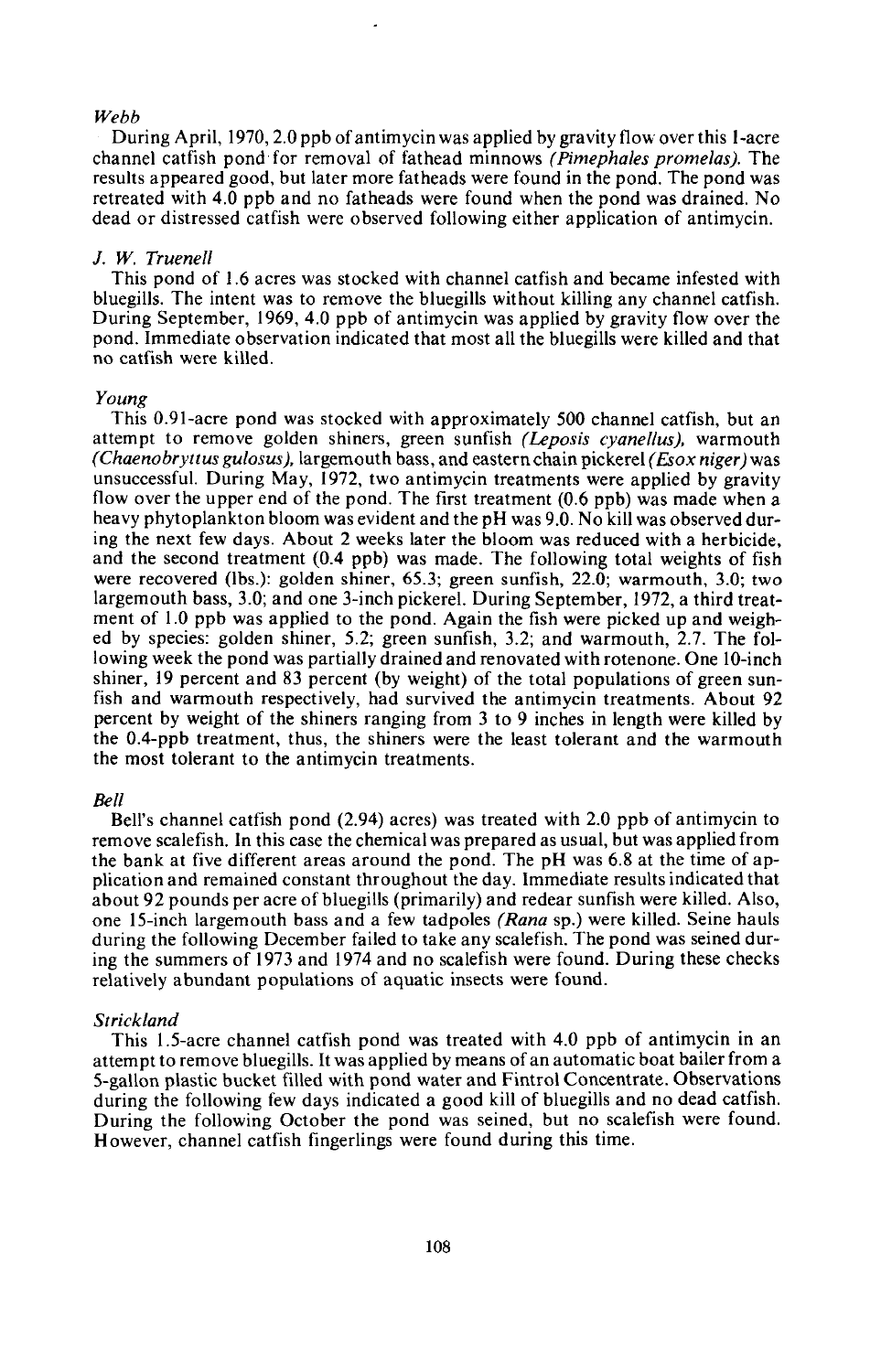| Target<br>Fish                        | treatments<br>No.of | Poor               | Success <sup>5</sup><br>Fair | Good | temp. (°F)<br>Water | Hq          | Concentration<br>(dqq) | Comments                                                                                                                                                                      |
|---------------------------------------|---------------------|--------------------|------------------------------|------|---------------------|-------------|------------------------|-------------------------------------------------------------------------------------------------------------------------------------------------------------------------------|
| Intermediate<br>Group A<br>bluegills  | $\ddot{a}$          | $\overline{4}$     | ᡋ                            |      | 40-82               | $6.3 - 9.3$ | $0.2 - 1.5$            | Overall good success was 32%.<br>Effective results at pH 6.3-7.9,<br>was successful on 3 occasions.<br>conc., 0.5-1.5 ppb and temp.<br>54-82°F. A conc. of 0.5 ppb            |
| species <sup>2</sup><br>Mixed         | 5                   | 0                  |                              | 4    | 56-70               | $6.7 - 7.5$ | $0.2 - 0.7$            | 0.4-0.7 ppb successful for others.<br>Overall good success was 80%.<br>Successful at pH and temp. of<br>6.7-7.5 and $56-70^{\circ}$ F. 0.2 and<br>0.3 ppb successful on shad. |
| Group B <sup>3</sup><br>bluegills     |                     |                    |                              | ᡆ    | 54-81               | $6.5 - 8.0$ | $0.5 - 6.0$            | Overall good success was 25%.<br>removed all sizes at pH of 7.0<br>2.0 and 4.0 ppb effectively<br>or less. Less than 1.0 ppb<br>not as effective.                             |
| Golden<br>shiners                     | ò                   | ς                  | 2                            | 4    | 57-80               | $6.5 - 9.0$ | $0.4 - 4.0$            | and 4.0 ppb at pH of 8.5 or higher.<br>at total removal at pH of 7.0 or<br>0.4 and 2.0 ppb very successful<br>Overall good success was 44%.<br>less. Poor results at 0.4, 0.6 |
| Miscellaneous<br>species <sup>4</sup> | $\overline{4}$      | $\mathbf{\hat{c}}$ |                              | ക    | 48-81               | $6.7 - 8.0$ | $1.0 - 10.0$           | 2.0 and 4.0 ppb was effective at<br>Overall good success was 64%.<br>48-80°F. A 1.0 ppb conc. was<br>pH and temp. of 6.5-7.3 and<br>successful on redbreast.                  |

109

3. Scalefish present in ponds managed for channel catfish in which total removal was the goal.<br>4. One or some combinations of the following species: bluegill and largemouth bass, redear, redbreast, green sunfish, war-<br>mout 5. Determined by immediate and/or long-term evaluations for results following each treatment. 5. Determined by immediate and,/ or long-term evaluations for results following each treatment.mouth and golden shiners.

4. One or some combinations of the following species: bluegill and largemouth bass. redear. redbreast. green sunfish, war-

3. Scalefish present in ponds managed for channel catfish in which total removal was the goal.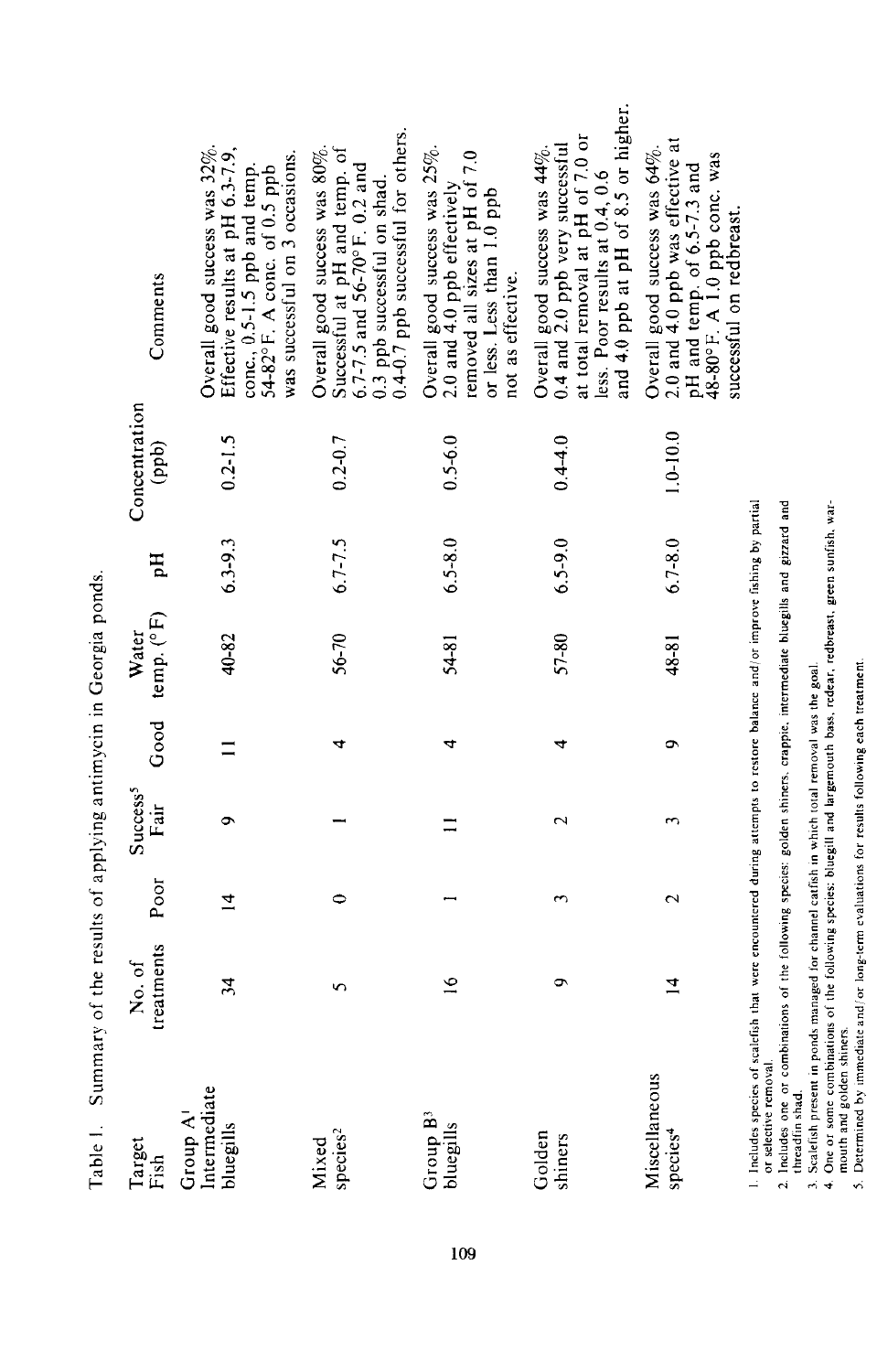# DISCUSSION

The first five representative ponds (bass-bream ponds) were treated in attempts to restore balance and improve fishing by selectively and/ or partially removing intermediate bluegills, golden shiners, crappie and other sunfish (Group A). A balanced population is defined as producing succeeding annual crops of harvestable fish (Swingle, 1956). It has been pointed out by Thomaston  $(1965)$  that in attempting to correct an overcrowded intermediate bluegill population, the poundage of intermediate bluegill that should be removed will vary with each population. It is not the poundage removed, but rather the remaining fish that are important in restoring balance.

Concentrations of antimycin used in Group A varied from 0.2 to 1.5 ppb, and were successful 39 percent of the time. Burress (1968) found that concentrations of 0.4 to 0.6 ppb of antimycin were adequate for thinning populations of sunfishes, gizzard shad *(Dorosoma cepedianum)* and golden shiners. We also found this range (that occurred most often in successful treatments) to be quite effective in partially removing these species. However, 0.2 and 0.3 ppb concentrations were very successful in removing both gizzard and threadfin shad *(Dorosoma petenense)* from Middle Georgia Sportsmen Club ponds. In most instances, we found that concentrations below 0.4 ppb were inadequate for partial removal of intermediate bluegills. At levels above 0.6 ppb, the results at times seemed too severe. However, the results of a kill with 0.6 ppb of antimycin in the Bluebird pond apparently were very severe, yet it came into balance the following year. Even when treated within the desirable range to remove intermediate bluegills, an additional treatment is sometimes needed to further reduce the excessive forage fish. Concentrations of 0.5 ppb were found to be successful both in reducing intermediate bluegill populations and in thinning fingerling and intermediate sizes of golden shiners and crappie. The success of these treatments was measured in part by the quality of fishing following the treatments. Fishing significantly improved soon after 0.5-ppb treatments in Sullivan and Brown ponds.

The remaining five representative ponds were treated in attempts to remove scalefish in ponds managed for channel catfish (Group B). Burress and Luhning (1969) concluded that antimycin was very effective in removing competing scalefish in channel catfish ponds in Mississippi without killing catfish. These investigations also found a net return of \$2.48 for each dollar invested in toxicant. Ponds intensively stocked with channel catfish in Georgia are primarily marketed through sport fish-out operations and, to some extent, directly to fish processors. The removal of scalefish in some cases resulted in increases in fishing success for catfish.

Antimycin was applied at concentrations from 0.4 ppb to 10.0 ppb in Group B. Burress and Luhning (1969) found that 5.0-ppb levels of Fintrol-5 effectively and economically controlled heavy infestations of green sunfish and golden shiners in channel catfish ponds. The most frequently occurring scalefish in this group included bluegills and golden shiners. Fair or good results were achieved in almost every case when the concentrations of antimycin were 1.0 ppb or higher. The 4.0-ppb level was applied initially and found to be quite successful for eliminating all sizes and species of scalefish. Subsequent applications of 2.0 ppb were also effective for the same. However, a concentration of 4.0 ppb or more might be required when the pH is 8.5 or higher. In this case, the higher concentration (4.0 ppb) would offset the faster rate of degradation causd by the high pH. If shiners are the primary target species, lower concentrations of antimycin seemed very effective. A 0.4 ppb concentration in the Young pond eliminated 92 percent by weight of the shiner population which ranged in sizes from 3 to 9 inches. Indications are that the 1.0 ppb concentration would be sufficient for shiner control as well as control offingerling and intermediate size ranges of most scalefish.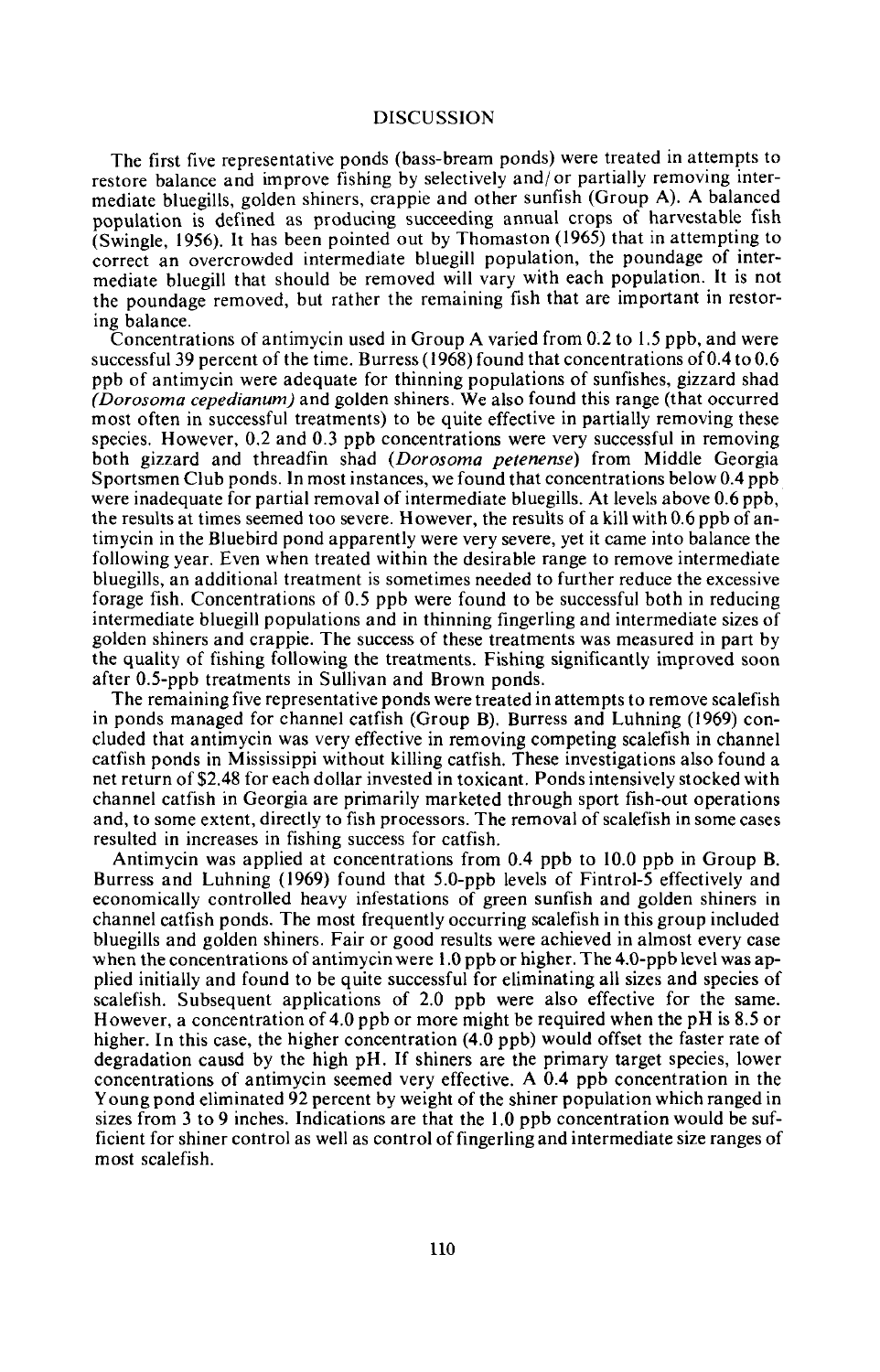Table 2. Summary of the results of applying antimycin to 10 central and west central Georgia ponds. Table 2. Summary of the results of applying antimycin to 10 central and west central Georgia ponds.

|     |          |                     | Size          | Method of                              | Concentration  |     |                                 |                                                     | Results                                                   |                                                                           |
|-----|----------|---------------------|---------------|----------------------------------------|----------------|-----|---------------------------------|-----------------------------------------------------|-----------------------------------------------------------|---------------------------------------------------------------------------|
|     | Date     | Pond                | acres         | application                            | (PPB)          | Hq  | temp. (°F) Target fish<br>Water |                                                     | Immediate                                                 | Long-term                                                                 |
|     | 10/1/69  | Bluebird            | 5.0           | Gravity flow<br>over pond<br>uniformly | $\frac{6}{1}$  | 7.0 |                                 | Intermediate<br>bluegills                           | Fair-over kill<br>bluegill and<br>harvestable<br>bass     | $Good-1970$<br>balance<br>balance<br>1974-                                |
|     | 8/12/70  | Jarrell             | 4.5           | Same                                   | $\ddot{0}$     | 6.5 |                                 | Intermediate<br>bluegills'                          | Good-no bass<br>killed                                    | heavy blue-<br>1971-temp-<br>orary bal.<br>gill pop.                      |
|     | 10/13/71 | Jarrel <sup>2</sup> | 4.5           | Same                                   | 0.4            | 7.0 | 67                              | Intermediate<br>bluegills                           | Poor-mainly<br>bluegills<br>no bass<br>$1'' - 2''$        | balance<br>balance<br>1973-<br>1974-                                      |
| 111 | 10/3/73  | <b>Buffington</b>   | 3.0           | Gravity flow<br>upper end<br>only      | $\overline{0}$ | 6,8 | 73                              | Intermediate<br>bluegills                           | Fair-intermedi-<br>still excessive<br>ate bluegills       | with excess-<br>unbalanced<br>1974-still<br>ive blue-<br>gills.           |
|     | 1/72     | Sullivan            | 20.0          | Gravity flow<br>over pond<br>uniformly | $\frac{5}{2}$  | 6.5 | \$\$                            | Golden<br>shiners                                   | good-estimated<br>75 lbs./acre<br>killed-few<br>bluegills | very good<br>and<br>improved<br>1973-74<br>fishing                        |
|     | 5/9/72   | Brown               | 23.0          | Gravity flow<br>upper end<br>only      | $\frac{5}{2}$  | 7.0 | $\mathbf{e}^9$                  | misc. sunfish<br>shiners, and<br>Crappie,<br>golden | Fair-mainly<br>and crappie<br>bluegills                   | $Good\text{-}fish\text{-}$<br>ing vastly<br>improved<br>during<br>1972-73 |
|     | 4/17/70  | Webb                | $\frac{6}{1}$ | Gravity flow                           | 2.0            | 6.7 |                                 | Fathead<br>minnow                                   | observed post<br>Good-but<br>treatment<br>fatheads        | I                                                                         |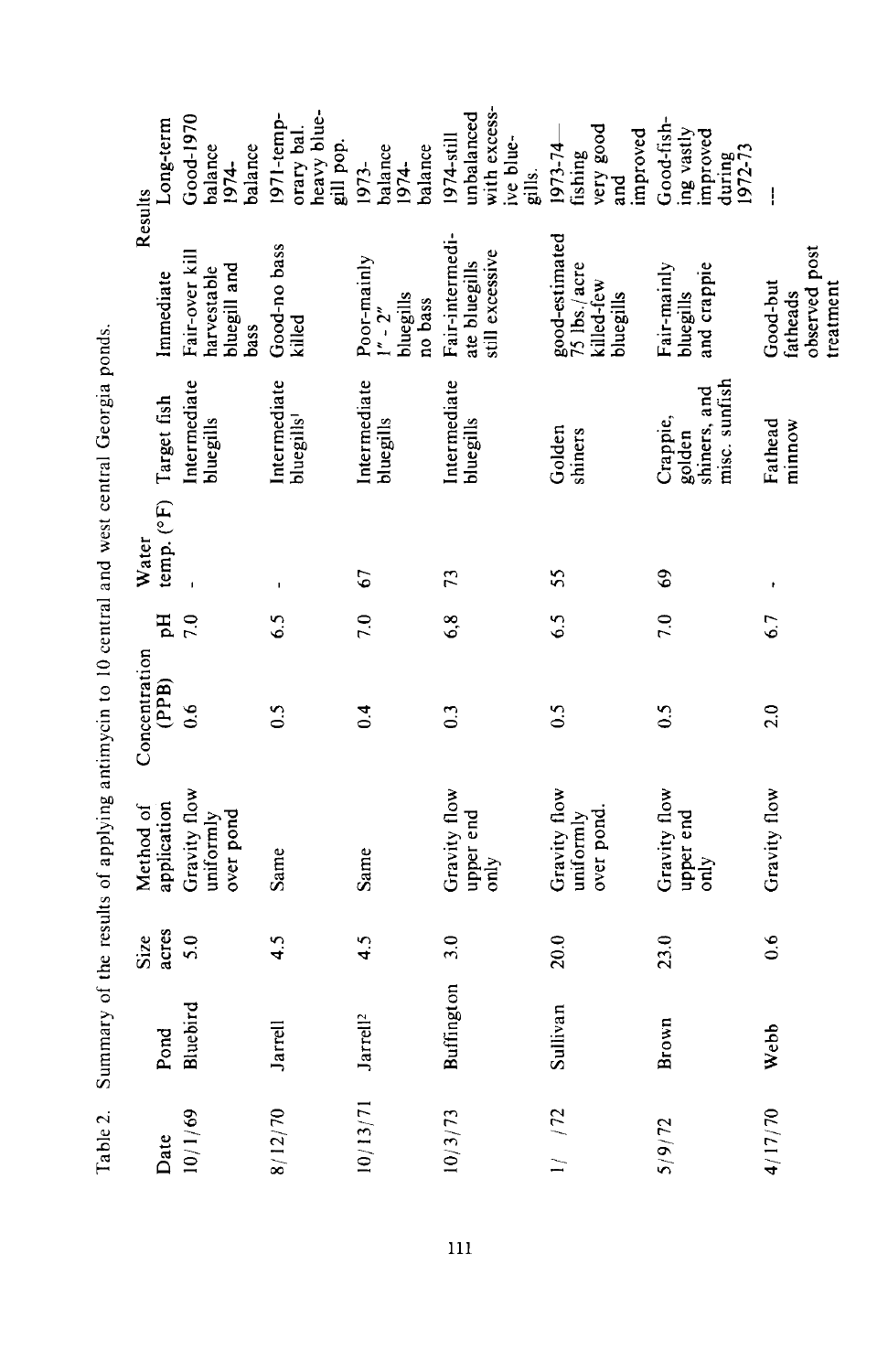| eradicated<br>fatheads<br>Good- | $\overline{\phantom{a}}$                | $\mathbf{I}$                   | Good-killed<br>92 percent<br>of shiners<br>by weight                                                      | Good-killed<br>remaining<br>shiners<br>$(3^{n}.9^{n})$                 | seining during<br>1972-74 abund-<br>Good-no fish<br>pop. found<br>found by<br>ant insect     | Good-during<br>October no<br>were found<br>by seining<br>scalefish |
|---------------------------------|-----------------------------------------|--------------------------------|-----------------------------------------------------------------------------------------------------------|------------------------------------------------------------------------|----------------------------------------------------------------------------------------------|--------------------------------------------------------------------|
| Good                            | catfish killed<br>Good-no               | fish killed<br>Poor-no         | Good-shiners,<br>green sunfish,<br>bass, pickerel<br>killed-total<br>largemouth<br>warmouth,<br>92.3 lbs. | and warmouth<br>green sunfish,<br>Good-killed<br>11.0 lbs.<br>shiners, | mouth bass and<br>included blue-<br>one 15" large-<br>gill, redear,<br>Good-kill<br>tadpoles | Good-all size<br>bluegills<br>killed                               |
| Same                            | Bluegill of<br>all sizes                | Golden<br>shiners              | Golden<br>shiners                                                                                         | scalefish<br>$\overline{a}$                                            | scalefish<br>$\overline{a}$                                                                  | scalefish                                                          |
|                                 |                                         | $\overline{1}$                 | 72                                                                                                        | 75                                                                     | $\mathbf{69}$                                                                                | 78                                                                 |
| $\mathcal{S}$                   | 6.9                                     | 9.0                            | 6.7                                                                                                       | 6.8                                                                    | 6.8                                                                                          | $\overline{0.6}$                                                   |
| $\ddot{ }$                      | $\ddot{ }$                              | 0.6                            | 0.4                                                                                                       | $\frac{1}{2}$                                                          | 2.0                                                                                          | 4.0                                                                |
| Same                            | Gravity flow<br>over pond.<br>uniformly | upper end only<br>Gravity flow | Same                                                                                                      | Same                                                                   | Broadcast from<br>bank of pond                                                               | Automatic<br>boat bailer                                           |
| 0.6                             | $\frac{6}{1}$                           | 0.91                           | 0.91                                                                                                      | 0.91                                                                   | 2.94                                                                                         | $\frac{1}{2}$                                                      |
| Webb <sup>2</sup>               | Truenell                                | Young                          | Young <sup>2</sup>                                                                                        | Young <sup>2</sup>                                                     | Bell                                                                                         | Strickland                                                         |
| 5/17/70                         | 9/3/69                                  | 5/2/72                         | 5/15/72                                                                                                   | 9/11/72                                                                | 5/23/72                                                                                      | 6/8/73                                                             |
|                                 |                                         |                                |                                                                                                           | 112                                                                    |                                                                                              |                                                                    |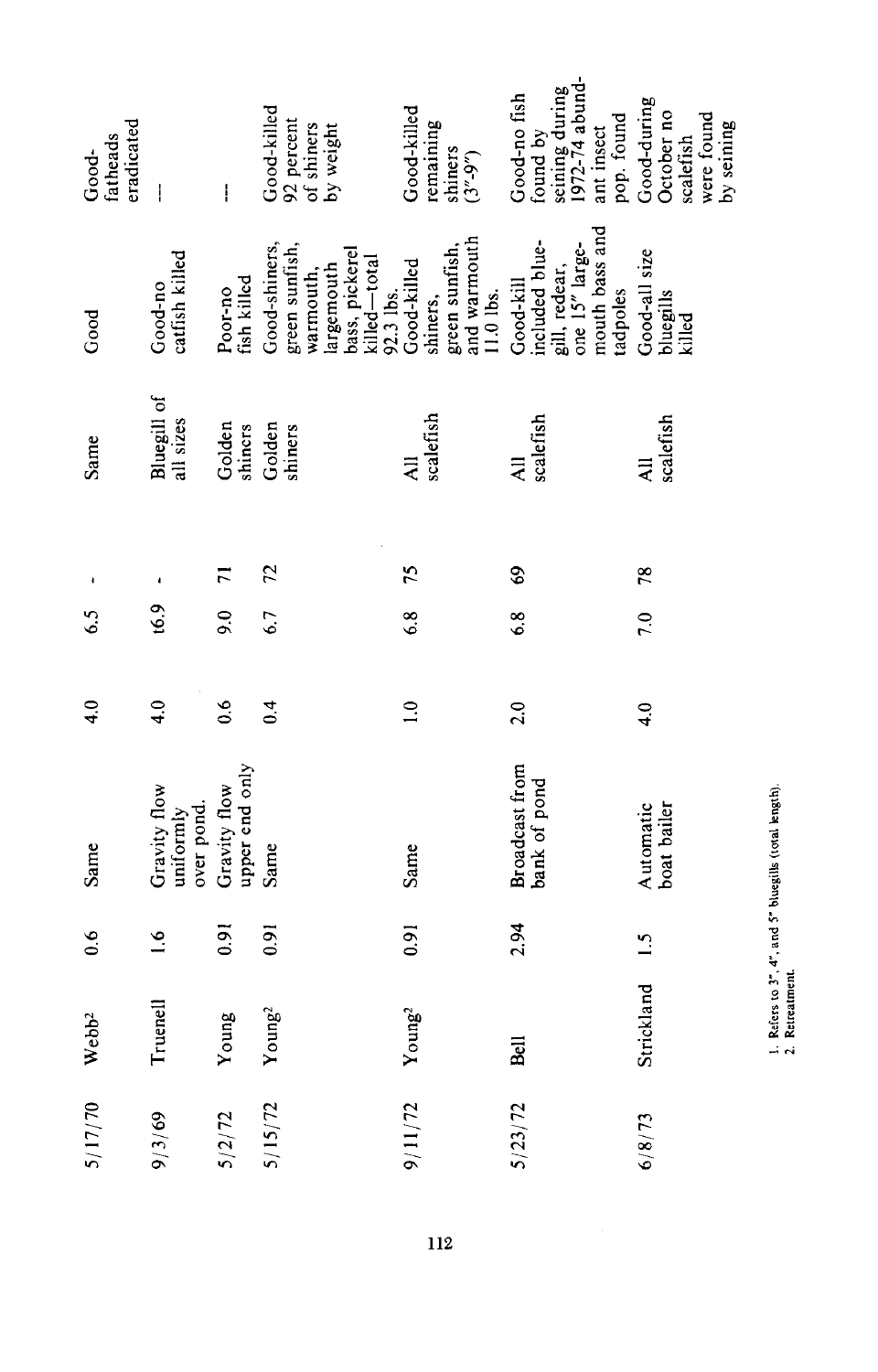The gravity flow method of application of antimycin seemed adequate for manipulating fish populations. The only apparent advantage of dispersion by mechanical means is that the antimycin can be more easily applied by one person. The techniques of application in this study involved applying the chemical uniformly as possible over the entire pond, uniformly over the upper end only, and from the bank at different points around the pond. Altough each of these techniques were effective in killing fish to some degree, each variation must be considered for each particular situation of fish control. During the first part of the study, the antimycin was applied uniformly over the pond in every case. In retrospect, this was appropriate in attempting to eliminate all scalefish because contact was made between the antimycin and target fishes before degradation of the toxicant could occur. However, in reducing overcrowded bluegill populations, the results seemed severe on occasions. Burress (1971) reported that overcrowded sunfish populations could be successfully reduced by treating the shallow upper ends of ponds. The method, involving only the volume of the treated area, offered an increased safety factor in not eliminating all forage fish and significant numbers of bass and lower costs than for whole pond treatments. No partial pond (volume) treatments were made during this study. However, on some occasions amounts of antimycin calculated for whole pond volumes were applied in the upper end only. In small ponds (I acre or less) this did not seem to make any difference in the results. In one treatment, a O.5-ppb concentration (based on whole pond volume ofthe epilimnion only) was applied over the upper end (approximately half the total acreage). The pH increased from 7.0 to 9.0 from daylight to noon. It seemed that the antimycin was degraded or significantly diluted before reaching the lower end of the pond. The kill was considered severe for adult bluegills (no bass killed), but apparently was confined mainly to the upper end.

The bank application of antimycin for control of scalefish in channel catfish ponds (3 acres or less) was found to be effective. For the fish farmer, this method would be most practical and economical since a boat and motor would not be needed. One should be cautious when applying antimycin from the bank to avoid formation of a "hot" spot that would result from broadcasting the antimycin in only one small area of the pond.

Berger, Lennon and Hogan (1969) stated that the effect of antimycin of fish is influenced substantially by the pH of the medium. The manufacturer of antimycin cautions the user that  $pH$  is one of the most significant factors affecting the efficiency of this fish toxicant. However, most successful treatments to all categories of target fish were made at a pH range of 6.3-7.9. In most instances the pH was 7.0 or less and did not rise significantly during the day. Ponds that are fertilized adequately or fed heavily support blooms of phytoplankton that cause the pH to rise rapidly during the day. Where these situations occurred during this study, treatments were made as early as possible in the mornings. This allowed longer exposure times before the rapid rise in pH caused degradation of toxicant. If the pH is high (8.5 or higher) at the time of application, the manufacturer recommends that a compensatory increase of one-half the total antimycin so calculated, be applied provided the temperature is 60°F or higher. In the Young pond no fish were killed when a 0.6-ppb treatment was applied when the pH was 9.0 On the other hand, at a pH of 7.0 in the Bluebird pond, a 0.6-ppb treatment killed fish for 2 or 3 days. Even when pH fluctuations were not significant, most applications were made between 8:00 and 9:00 a.m. Water temperature in most cases seemed to affect only the duration of the kill rather than the overall efficiency ofthe treatment as successful treatments were made in a 48-80° F range. Fish mortalities occurred over a period of 17 days after an application of 0.5 ppb of antimycin to the Sullivan pond, because the water temperature at the time of application was only 55° F.

Treatments made with Fintrol-5 during the first part of the study were inconclusive because the concentrations used (0.1 to 0.36 ppb) were somewhat low. Furthermore, the average depths were less than 5 feet, so that the full release of toxicant was not achieved before the sand upon which it was formulated sank into a soft, muddy bottom.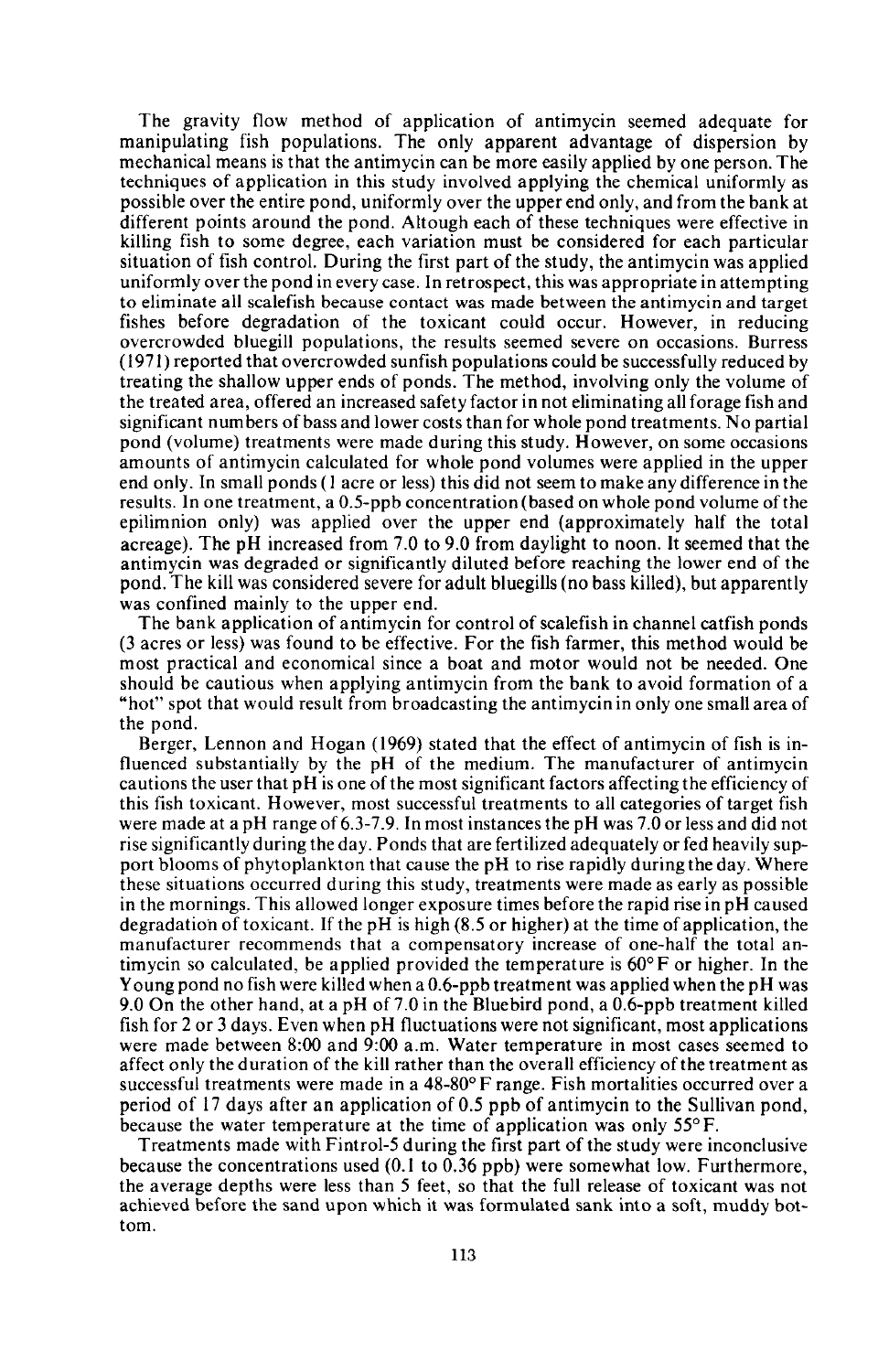The results of this study have been very encouraging in furthering the abilities of fishery workers in Georgia to manipulate fish populations in restoring balance, eliminating catfish ponds of unwanted scalefish, and improving fishing. Antimycin was found to be very versatile in its efficiency under a variety of weather and water quality conditions. It was found to be quite selective at low concentrations against populations of cyprinids and smaller centrarchids as compared to those of largemouth bass. It also is highly selective against scalefish that commonly invade channel catfish ponds.

In summary, the following points may be noted from the results of this study:

I. Antimycin concentrations of 0.4 to 0.6 ppb were found to be most desirable for reducing populations of scalefish for correction of unbalanced populations and for improving fishing.

2. At concentrations of 2.0 ppb and 4.0 ppb, all sizes of largemouth bass, bluegill, redear sunfish, redbreast sunfish, green sunfish, warmouth and golden shiners were adequately controlled in catfish ponds. The 4.0-ppb level seemed better for high pH situations. The 1.0-ppb level seemed adequate for control of shiners and fingerling and intermediate sizes of most scalefish.

3. The gravity flow method whereby the antimycin stock solutionis poured over the side of a moving boat from a 5-gallon can was effective for manipulating fish populations. In some cases, whole pond treatments for partial removal of bluegills resulted in greater mortalities than desired. By contrast, partial pond treatments afford a margin of safety against inadvertant overkills. For control of scalefish in catfish ponds, the bank application method seemed to be most practical and economical.

4. Both pH and temperature conditions must be taken into consideration in selecting proper application rates. However, the pH factor is the most important consideration. A pH of 7.0 would be desirable at the time of application.

5. Antimycin is a very effective tool for manipulating fish populations.

## LITERATURE CITED

- Avault, J. W., Jr. 1968. Rid trash fish from catfish ponds. Louisiana Cons. 20(7-8): 8-9.
- Avault, J. W., Jr., and G. C. Radonski. 1968. Use of antimycin as a fish toxicant with emphasis on removing trash fish from catfish ponds. Proc. Southeast. Assoc., Game Fish Comm. 21: 472-475.
- Bennett, G. W. 1962. Management of artificial lakes and ponds. New York, Reinhold Publishing Corp. 283 pp.
- Berger, B. L. 1966. Antimycin (Fintrol) as a fish toxicant. Proc. Southeast. Assoc., Game Fish Comm. 19: 300-301.
- Berger, B. L., R. E. Lennon, and J. W. Hogan. 1969. Laboratory studies on antimycin A as a fish toxicant. U. S. Bur. Sport Fish. Wild!., Invest. Fish Control 26. 21 pp.
- Burress, R. M. 1968. Field trials of antimycin A for selective control of sunfishes, gizzard shad, and golden shiners in ponds containing largemouth bass. U. S. Fish and Wildlife Service, Southeast. Memo, Fish Control Lab.. Warm Springs, Georgia, July 1968. 8 pp.
- Burress, R. M. 1971. Improved method of treating ponds with antimycin A to reduce sunfish populations. Proc. Southeast Assoc. Game Fish Comm. 24: 464- 473.
- Burress, R. M., and C. W. Luhning. 1969. Field trials of antimycin as a selective toxicant in channel catfish ponds. U. S. Bur. Sport Fish. Wildl., Invest. Fish Control 25. 12 pp.

1969. Use of antimycin for selective thinning of sunfish populations in ponds. U. S. Bur. Sport Fish. Wildl., Invest. Fish Control 28. 10 pp.

Byrd, I. B. and J. H. Crance. 1965. Fourteen years of management and fishing success in Alabama's state-owned public fishing lakes. Trans. Am. Fish. Soc., 94 (2): 129-134.